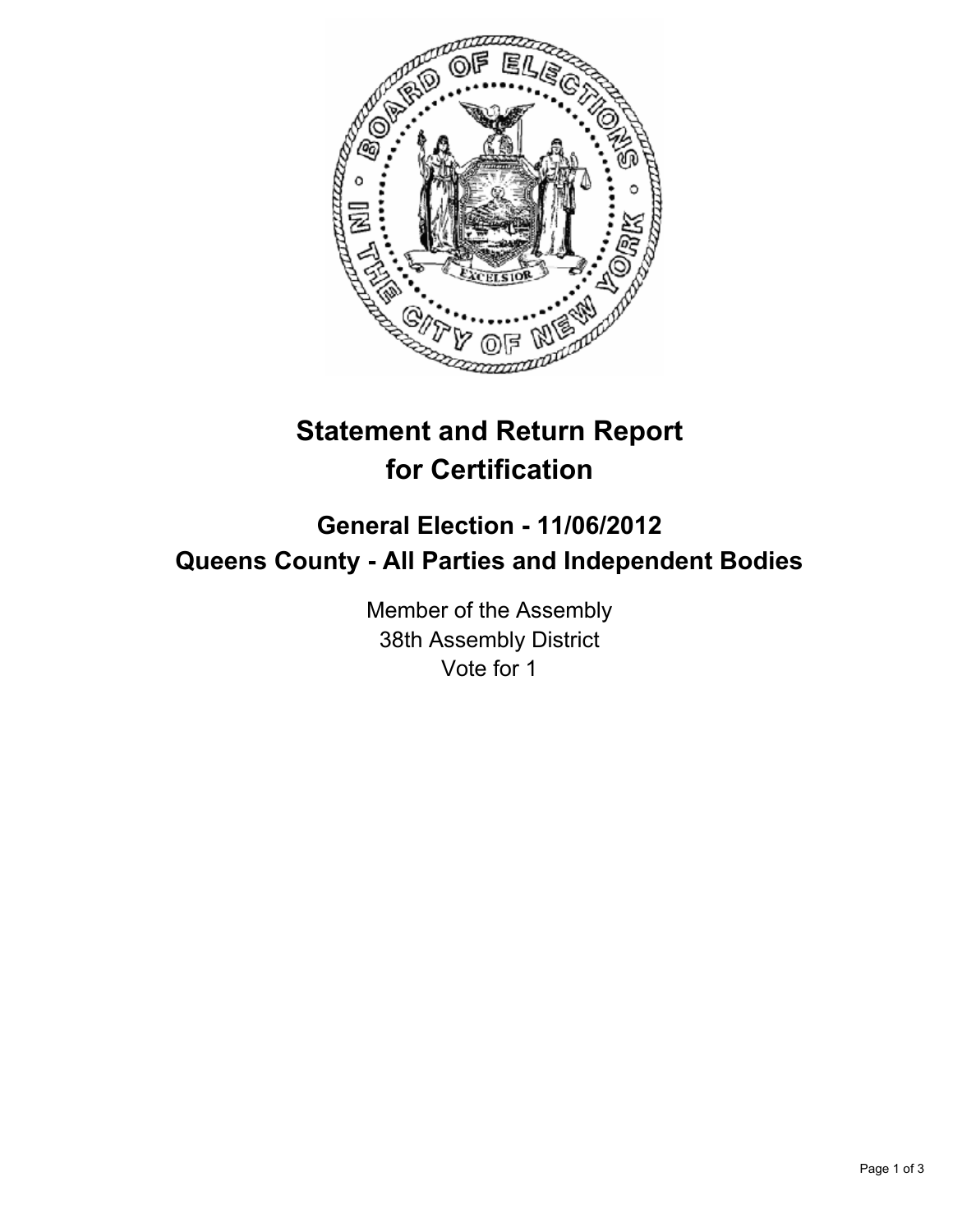

## **Assembly District 38**

| <b>PUBLIC COUNTER</b>                                    | 23,243 |
|----------------------------------------------------------|--------|
| <b>EMERGENCY</b>                                         | 0      |
| ABSENTEE/MILITARY                                        | 409    |
| <b>FEDERAL</b>                                           | 91     |
| SPECIAL PRESIDENTIAL                                     | 0      |
| AFFIDAVIT                                                | 2,812  |
| <b>Total Ballots</b>                                     | 26,555 |
| Less - Inapplicable Federal/Special Presidential Ballots | (91)   |
| <b>Total Applicable Ballots</b>                          | 26,464 |
| MICHAEL G. MILLER (DEMOCRATIC)                           | 18,547 |
| MICHAEL G. MILLER (WORKING FAMILIES)                     | 1,267  |
| ADAM D'AGOSTINO (WRITE-IN)                               | 1      |
| BILL MAHER (WRITE-IN)                                    | 1      |
| DERICK MARTINEZ (WRITE-IN)                               | 1      |
| ED WENPELL (WRITE-IN)                                    | 1      |
| ELIZABETH CROWLEY (WRITE-IN)                             | 1      |
| FANUEL MARTY JR. (WRITE-IN)                              | 1      |
| FRANK MANETTA (WRITE-IN)                                 | 1      |
| JOHN GONSULOG (WRITE-IN)                                 | 1      |
| JOHN MANGELLI (WRITE-IN)                                 | 1      |
| JOHN RIGGI (WRITE-IN)                                    | 1      |
| <b>KEVIN BURKE (WRITE-IN)</b>                            | 1      |
| KEVIN C. BURKE (WRITE-IN)                                | 4      |
| LOUIS JOSEPH DEPERGOLA (WRITE-IN)                        | 3      |
| LOUIS PADRON JR. (WRITE-IN)                              | 1      |
| NICKY CONSUUI (WRITE-IN)                                 | 1      |
| NOEL A. ROMAN (WRITE-IN)                                 | 1      |
| PAULA A. ESMONT (WRITE-IN)                               | 1      |
| PHIL RAGUSA (WRITE-IN)                                   | 1      |
| RAIZA HALLERA (WRITE-IN)                                 | 1      |
| UNATTRIBUTABLE WRITE-IN (WRITE-IN)                       | 5      |
| V. ROGER RUBIN (WRITE-IN)                                | 1      |
| <b>Total Votes</b>                                       | 19,844 |
| Unrecorded                                               | 6,620  |